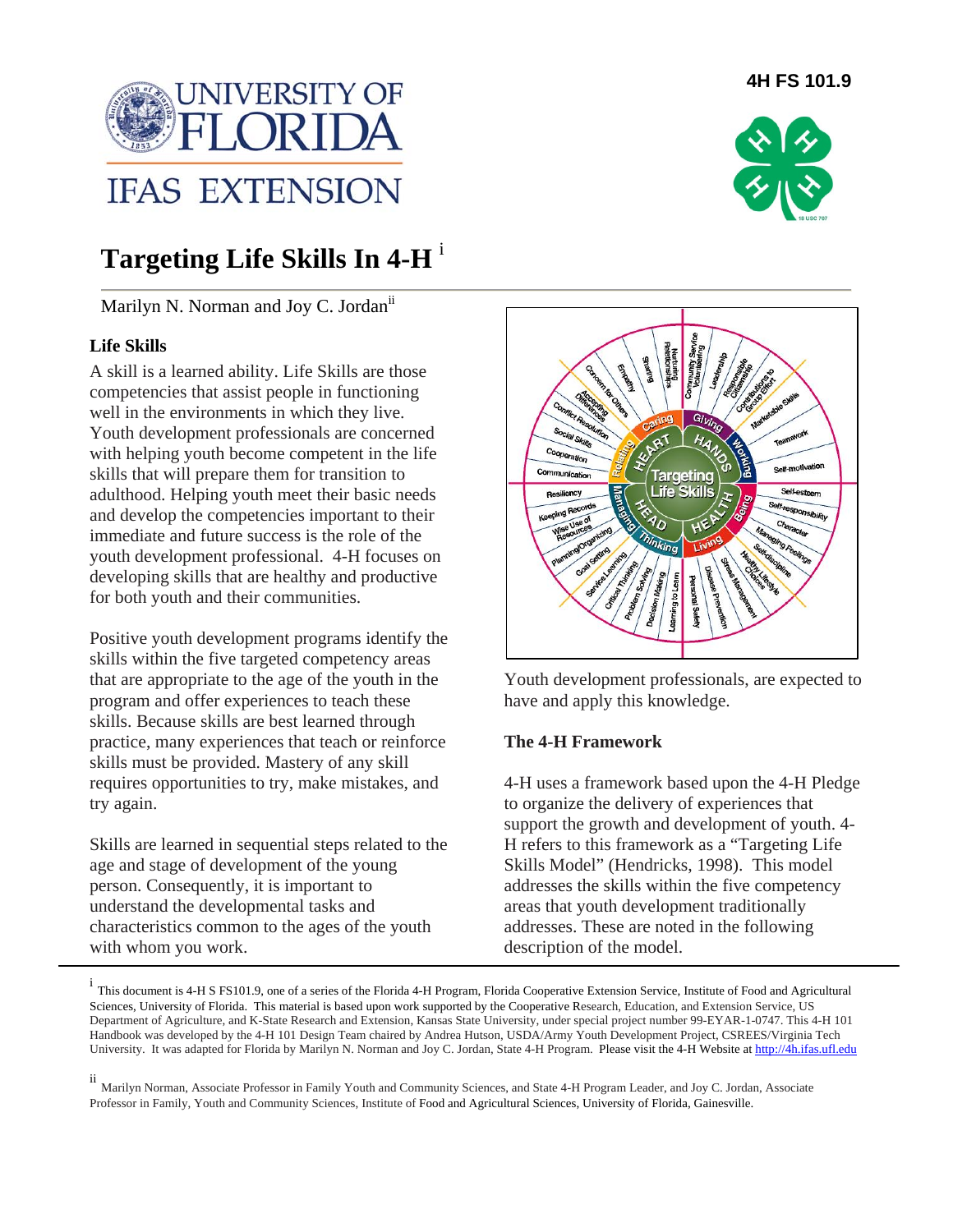In this framework, two of the competencies have been combined in order to fit the four-category structure of the pledge. The important point, however, is that the skills needed for positive growth and development are addressed through 4-H delivery format. Because these skills are inter-related, the categories in which they are placed could vary with organizational structures.

# **4-H Focus of Youth Competencies**

## **HEAD: Knowledge, Reasoning and Creativity Competencies**

*Thinking:* using one's mind to form ideas and make decisions; to imagine, to examine carefully in the mind, to consider.

*Managing:* using resources to accomplish a purpose.

## **HEART: Personal/Social Competencies**

*Relating:* establishing a mutual or reciprocal connection between two people that is wholesome and meaningful to both. *Caring:* showing understanding, kindness, concern and affection for others.

#### **HAND: Vocational/Citizenship Competencies**

*Giving:* providing, supplying, or causing to happen (social responsibility). *Working:* accomplishing something or earning pay to support oneself through physical or mental

#### **HEALTH: Health/Physical Competencies**

*Living:* Acting or behaving; the manner or style of daily life.

*Being:* living ones life; pursuing ones basic nature; involved in personal development.

# **Life Skills Developed Through 4-H**

effort.

The following chart lists the specific skills that lead to mastery in the four categories and eight subcategories of the *4-H Targeting Life Skills Model.* 

| <b>HEAD</b>                                                                                                      | <b>HEART</b>                                                                     | <b>HANDS</b>                                                                        | <b>HEALTH</b>                                                                                           |
|------------------------------------------------------------------------------------------------------------------|----------------------------------------------------------------------------------|-------------------------------------------------------------------------------------|---------------------------------------------------------------------------------------------------------|
| <b>Thinking</b>                                                                                                  | Relating                                                                         | Giving                                                                              | Living                                                                                                  |
| Learning to learn                                                                                                | Communications                                                                   | <b>Community Service-</b>                                                           | Healthy life-style                                                                                      |
| Decision-making                                                                                                  | Cooperation                                                                      | volunteering                                                                        | choices                                                                                                 |
| Problem solving                                                                                                  | Social Skills                                                                    | Leadership                                                                          | <b>Stress Management</b>                                                                                |
| Critical thinking                                                                                                | <b>Conflict Resolution</b>                                                       | Responsible                                                                         | Disease Prevention                                                                                      |
| Service learning                                                                                                 | <b>Accepting Differences</b>                                                     | Contribution to group                                                               | <b>Personal Safety</b>                                                                                  |
| <b>Managing</b><br>Goal setting<br>Planning/organizing<br>Wise use of resources<br>Keeping Records<br>Resiliency | Caring<br>Concern for others<br>Empathy<br>Sharing<br>Nurturing<br>relationships | <b>Working</b><br>Marketable/useful<br>skills<br><b>Teamwork</b><br>Self-motivation | <b>Being</b><br>Self Esteem<br>Self responsibility<br>Character<br>Managing feelings<br>Self Discipline |

The following graphic represents a system for targeting skills that lead to mastery of targeted competencies. These are life skills and it is these skills that 4-H addresses. It is important to know this 4-H framework as well as the structure as a youth program uses to organize the competencies it targets. By understanding both structures, professionals, volunteers, and parents will know the expectations each organization has for staff and participants and will be able to partner more effectively.